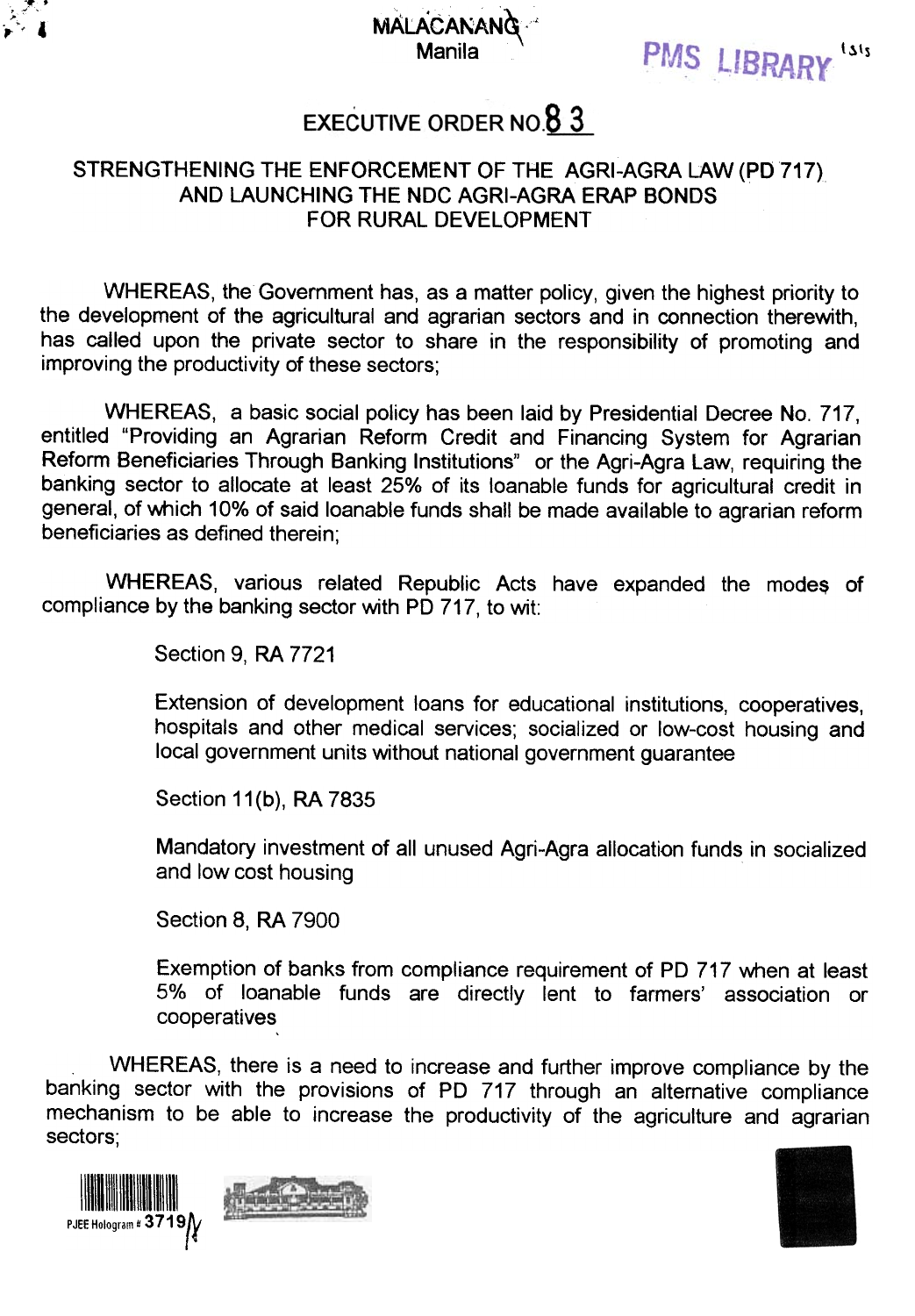$\label{eq:nonlinear} \P\left(\mathbf{v}^{(i)}\right) = \mathbf{v}^{(i)}\cdot\mathbf{v}^{(i)}\cdot\mathbf{v}^{(i)}\cdot\mathbf{v}^{(i)}\cdot\mathbf{v}^{(i)}\cdot\mathbf{v}^{(i)}\cdot\mathbf{v}^{(i)}\cdot\mathbf{v}^{(i)}\cdot\mathbf{v}^{(i)}\cdot\mathbf{v}^{(i)}\cdot\mathbf{v}^{(i)}\cdot\mathbf{v}^{(i)}\cdot\mathbf{v}^{(i)}\cdot\mathbf{v}^{(i)}\cdot\mathbf{v}^{(i)}\cdot\mathbf{v}^{(i)}\cdot\math$ WHEREAS, Section 4 of PD 717 allows the banking sector to invest in government securities declared eligible by the Bangko Sentral ng Pilipinas (BSP), and invest any portion of the amount set aside for agrarian reform credit not actually loaned out as a mechanism for alternative compliance with the requirements of PD  $717$ ;

WHEREAS. Section 9 of PD 1648, the Revised Charter of the National Development Company (NDC), authorizes NDC to issue, upon recommendation of the Secretary of Finance (OOF) and approval of the President, tax exempt bonds and securities guaranteed by the government to finance its operations;

WHEREAS, there is a need to authorize the issuance of long term bonds by NDC which shall be called NDC Agri-Agra Economic Recovery through Agricultural Productivity (ERAP) Bonds to support projects for economic growth under a revitalized rural development program undertaken by NDC in cooperation with the Department of Agrarian Reform (OAR) and the private sector;

NOW THEREFORE, I, JOSEPH EJERCITO ESTRADA, President of the Republic of the Philippines, for the effective and efficient implementation of PO 717 and in order to address the government's priority program, by virtue of the powers vested in me by law, do hereby order:

Section 1. Title. This Executive Order shall otherwise be known as the "Launching of the NDC Agri-Agra Economic Recovery through Agricultural Productivity (ERAP) Bonds for Rural Development."

Section 2. Enforcement of PO 717 and Institution of Penalties. The BSP shall intensify the enforcement of PO 717 for the banking sector to support the credit requirements of the agricultural and agrarian reform sectors and shall institute the necessary penalties for non-compliance.

Section 3. Authorizing the Issuance of NDC Agri-Agra ERAP Bonds in support of Alternative Compliance Mechanisms and Rural Credit Mobilization. NDC is hereby authorized to undertake the issuance of the NDC Agri-Agra ERAP Bonds in the total amount of up to Fifty Billion Pesos (P50,OOO,OOO,OOO.OO) which shall be guaranteed by the Republic of the Philippines.

The features of the NOC Agri-Agra ERAP bonds shall be determined and fixed by NDC in consultation with the DOF, which features shall be competitive with existing bonds and securities in circulation in the Philippine market.

The purchase or underwriting of these bonds by the banking sector shall serve as compliance by it with the provisions PO 717.

Section 4. Mobilization and Utilization of the Proceeds of the NDC Agri-Agra ERAP Bonds. The proceeds from the issuance of the NOC Agri-Agra ERAP Bonds, hereinafter referred to as the Fund, shall be jointly managed by NDC and DAR.